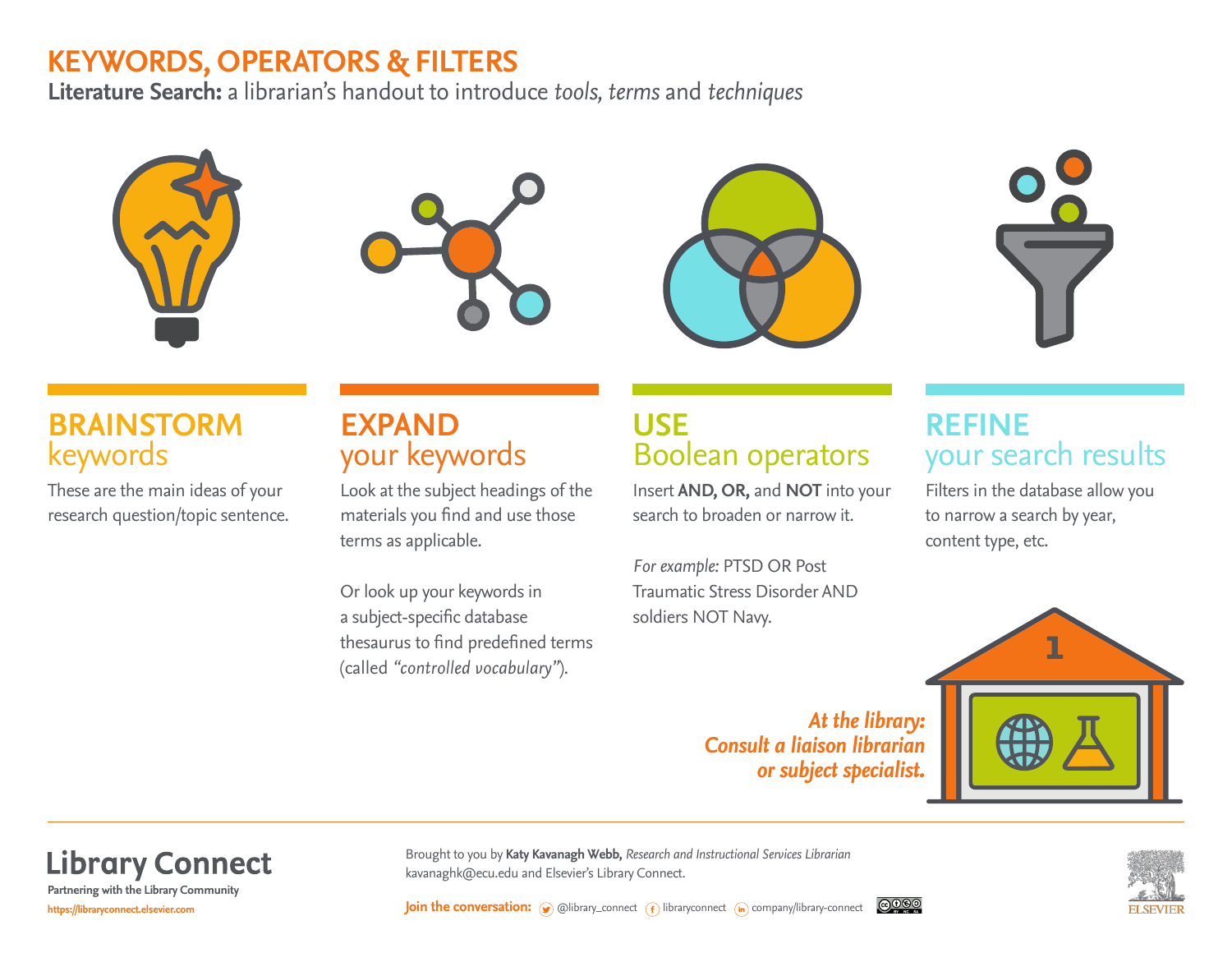# **SEARCH TOOLS**

**Literature Search:** a librarian's handout to introduce *tools, terms* and *techniques*

### **SELECT** the best tools:

#### **Abstract and citation database** provides short descriptions (abstracts) of and pointers to research material from a range of sources.

The full text of materials is *NOT included,* but abstracts help you determine whether to read the full text. You may be able to link through to the item in a full-text database or request the item via interlibrary loan.

*Example:* **Scopus** 

**Full-text database** is a searchable collection of research literature that includes the entire text of an article or book, reproduced as a webpage and/or in PDF format, and other related resources.

These databases may be multidisciplinary (covering a range of subjects) or subject-specific (for one subject only).

*Multidisciplinary example:* **ScienceDirect** 

**Search box on library homepage**

often searches multiple databases and the library's catalog at once.

It can find a lot of research on a topic quickly, but it may bring back too many results from many different fields of study on a particular topic.

Certain databases may not be included, so it is still important to check the other databases.

**Library catalog** is an online tool in libraries usually used to find items housed physically in the library; it may also include electronic items.

You can find journal titles, but not articles by subject or article title in the catalog.

**Web search engine** returns high quantity of results from the full range of sources available on the web. Results are determined by some formula involving popularity and relevancy.

Though temptingly familiar, it is usually not recommended as the best place to start for scholarly research.



**https://libraryconnect.elsevier.com Partnering with the Library Community**

*At the library: Find research/subject guides online.*



Brought to you by **Katy Kavanagh Webb,** *Research and Instructional Services Librarian* **Library Connect** kavanaghk@ecu.edu and Elsevier's Library Connect.



**Join the conversation:**  $\odot$  @library\_connect  $\odot$  libraryconnect (in company/library-connect <u>@@@</u>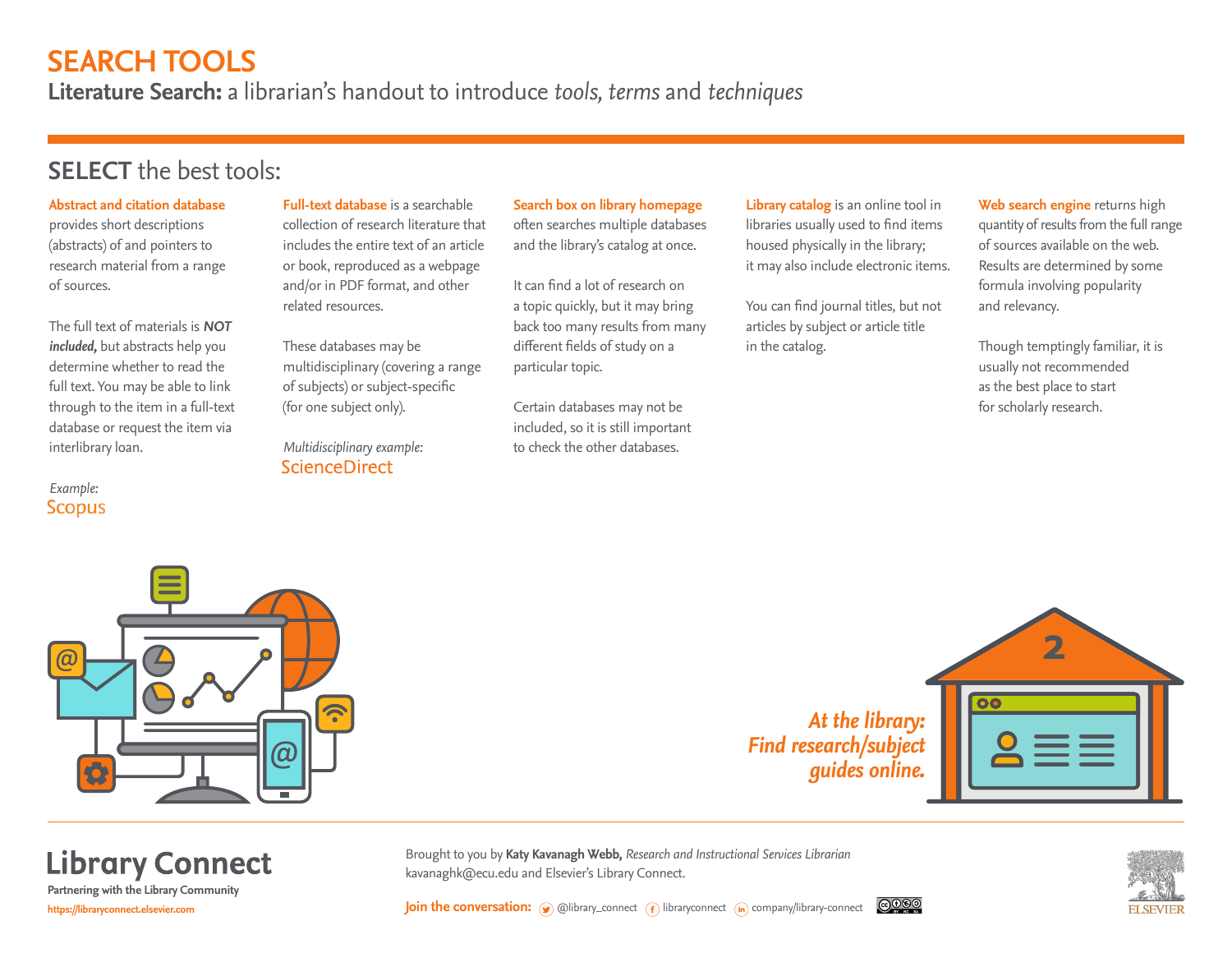## **TYPES OF LITERATURE**

**Literature Search:** a librarian's handout to introduce *tools, terms* and *techniques*

### You should find:



#### **Journal**

Written by a researcher or scholar for a specific field, reviewed by peer scholars before publication

#### **Magazine**

Written by a journalist for a mass-market audience

**Monograph**  A book on a specialized topic

#### **Ebook**

Any book accessible in full text online

## **ARTICLES BOOKS GREY LITERATURE** a name for other research material such as:

#### **Conference proceeding**

Panels, presentations and poster sessions at a conference

#### **Whitepaper**

Document that often contains legislation, outlines future trends, or is a call for action on a topic

#### **Dissertation or thesis**

Student research papers often

#### **Patent**

Rights to an invention granted by an official government agency

### **Other publication**

Document not published in scholarly channels, such as a government document

#### **Newspaper**

Written by a journalist to inform the public about happenings in the world

#### **Reference work**

A collection of research, e.g., encyclopedia

culminating in a master's degree or PhD

### **Published report or dataset**



*At the library: Get help via email and online chat.*

**Library Connect** 

**https://libraryconnect.elsevier.com Partnering with the Library Community**



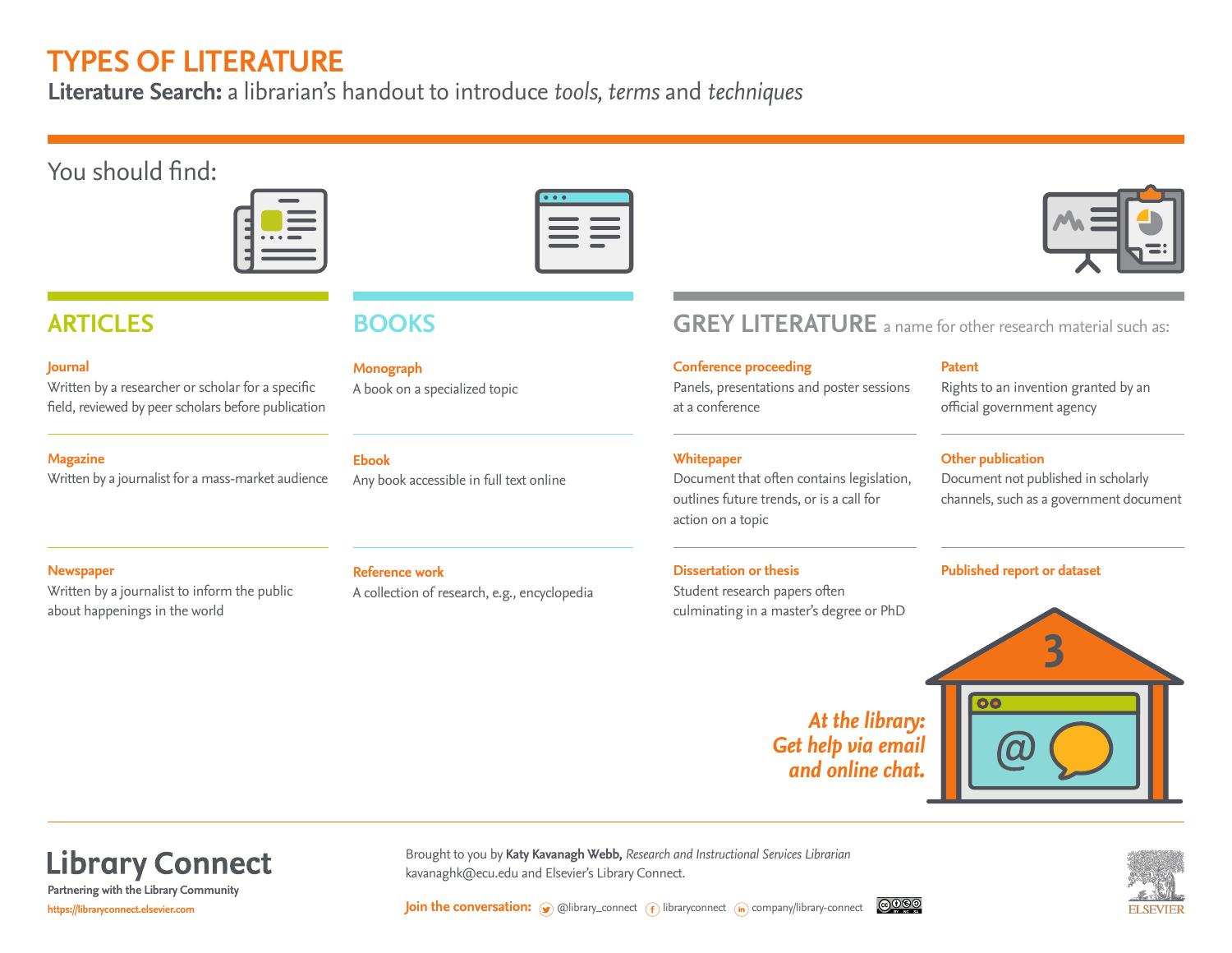# **EVALUATE INFORMATION**

**Literature Search:** a librarian's handout to introduce *tools, terms* and *techniques*

To determine trustworthiness of the material, try the **CRAAP test** developed by the *Meriam Library* at California State University, Chico<sup>1</sup>

### **CURRENCY**

When was the information published and is that important to know?

**RELEVANCE** How important is the information to your needs?

### **AUTHORITY**

Who is the author and what are their credentials? Do they work for a reputable institution? Was the information published in a peer-reviewed journal?

### **ACCURACY**

How reliable is the information? Does it lack citations? Are there spelling errors?

### **PURPOSE**

Is it a well-balanced independent piece of research, or intended to sell a product or idea?

1. http://www.csuchico.edu/lins/handouts/eval\_websites.pdf



**Library Connect Partnering with the Library Community**

**https://libraryconnect.elsevier.com**